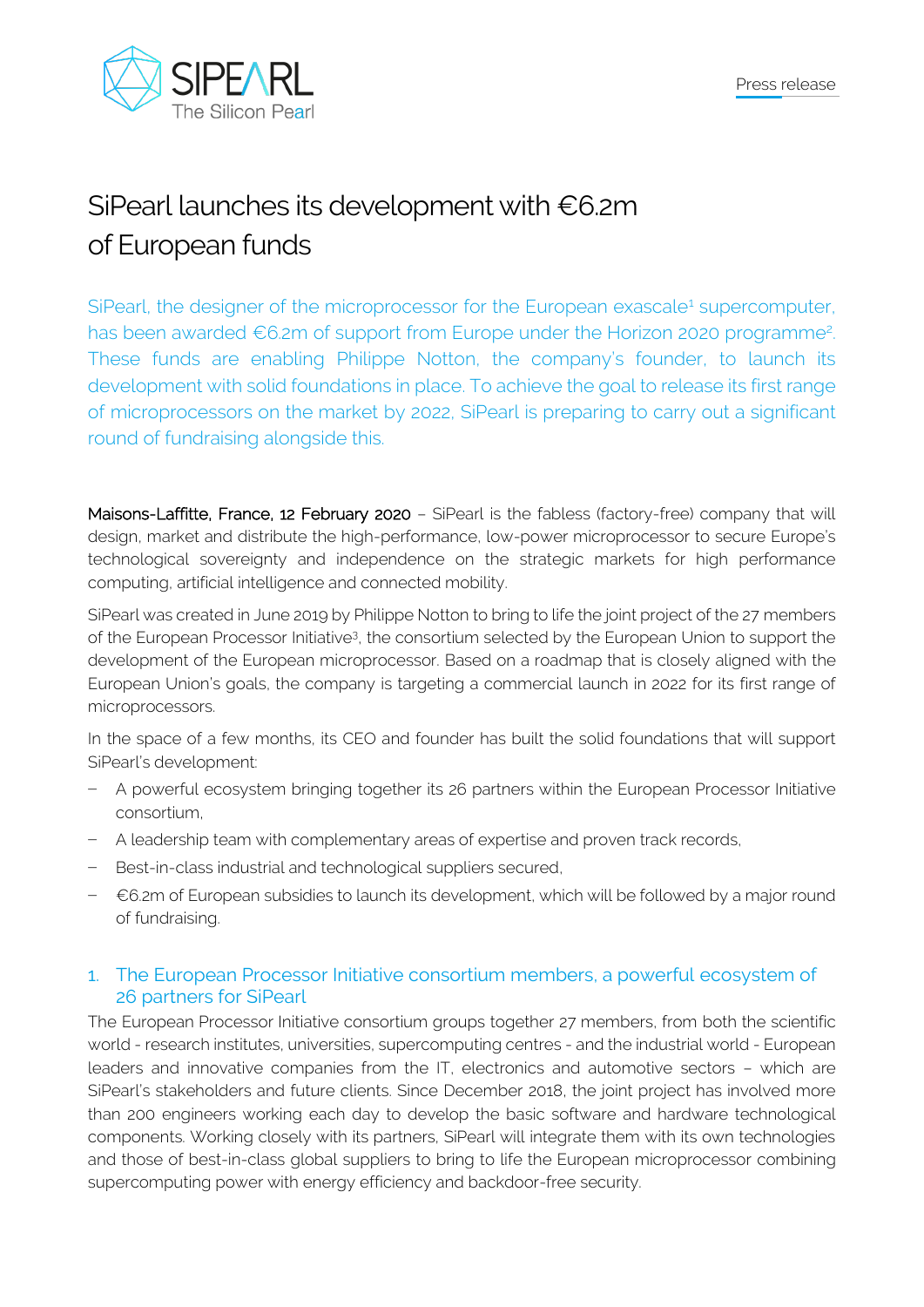

# 2. Setting up a leadership team with complementary areas of expertise and proven track records

A leading executive, Philippe Notton (49, Supélec Engineer, Executive MBA from ESSEC & Mannheim), has built up outstanding expertise in the semiconductor and security fields during an international career, heading up both startups and major groups. Previously Vice-President of the Atos Group, which he joined in 2017 to set up the European Processor Initiative consortium, Philippe Notton's earlier achievements include creating and leading the Set-top Box division of the Taiwan-based MStar Semiconductor to become number 3 worldwide, before being appointed CEO of the Consumer Electronics division at ST Microelectronics (2,400 staff).

Drawing on his French and international network, Philippe Notton is putting in place a team of 10 executives with proven track records and complementary areas of expertise (research and development, IT architecture, semiconductors, high performance computing, automotive, etc.). Their appointments will be officially announced during the first half of this year.

SiPearl will notably be able to benefit from their unique know-how covering the integration of various technologies, the development of proprietary technologies and industrialisation, which will guarantee the performance, sovereignty, security and safety of its products.

# 3. SiPearl securing market-leading industrial and technological suppliers

For its first range of microprocessors, SiPearl has already secured advanced technologies from its partners within the European Processor Initiative, industry leaders and technology companies, as well as the world's best suppliers.

SiPearl operates with a fabless model and will not own its production centres. It has therefore chosen to initially entrust its production to the Taiwan-based group TSMC. As the world's number 1 independent semiconductor foundry, TSMC offers the most advanced silicon process technologies (N6 or better).

## 4. €6.2m of European subsidies to get development underway

A French company with independent capital, SiPearl has been awarded €6.2m of European Union subsidies as part of the Horizon 2020 research and innovation programme (specific grant agreement no.826647). Thanks to this support, it is launching its development, setting up its leadership and research and development teams, and putting in place its data centre.

Advised by Eponyme Partners, SiPearl is currently preparing a major round of fundraising to support its deployment through to the commercial release of its first microprocessor range in 2022. This will notably finance technological licences, product development, production launch and marketing for its solutions.

"Through close collaboration with our scientific and industrial partners from the European Processor Initiative, as well as global technology leaders, SiPearl has a secure business model in place today that will pave the way for its success on the high-potential markets for high performance computing, artificial intelligence and connected mobility. We are committed to helping secure Europe's technological sovereignty and independence in sectors that are increasingly crucial for its economic growth", concludes Philippe Notton, SiPearl's CEO.